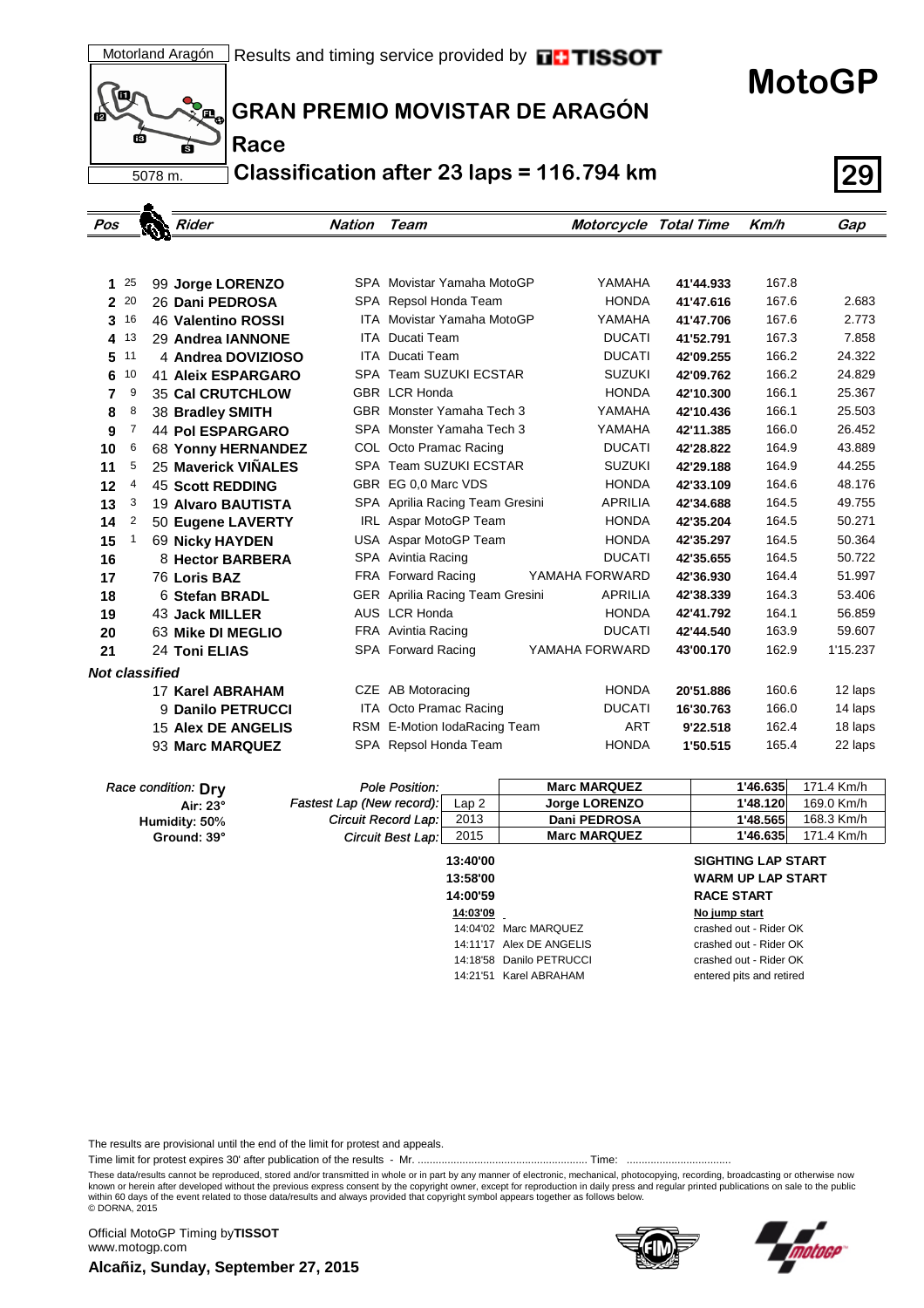

 $\blacktriangle$ 

**Race**

**GRAN PREMIO MOVISTAR DE ARAGÓN**

**Classification after 14 laps = 71.092 km 29**

| Pos                   |          | Rider                      | <b>Nation</b> | Team                                 | Motorcycle Total Time |           | Km/h  | Gap     |
|-----------------------|----------|----------------------------|---------------|--------------------------------------|-----------------------|-----------|-------|---------|
|                       |          |                            |               |                                      |                       |           |       |         |
|                       |          |                            |               |                                      |                       |           |       |         |
|                       | $1^{25}$ | 1 Tito RABAT               |               | SPA EG 0.0 Marc VDS                  | <b>KALEX</b>          | 26'25.125 | 161.4 |         |
| $\overline{2}$        | 20       | <b>40 Alex RINS</b>        |               | SPA Paginas Amarillas HP 40          | <b>KALEX</b>          | 26'25.221 | 161.4 | 0.096   |
| 3                     | 16       | 22 Sam LOWES               |               | GBR Speed Up Racing                  | SPEED UP              | 26'30.489 | 160.9 | 5.364   |
| 4                     | 13       | 94 Jonas FOLGER            |               | <b>GER AGR Team</b>                  | <b>KALEX</b>          | 26'32.488 | 160.7 | 7.363   |
| 5                     | 11       | <b>12 Thomas LUTHI</b>     |               | SWI Derendinger Racing Interwetten   | <b>KALEX</b>          | 26'41.848 | 159.7 | 16.723  |
| 6                     | 10       | 5 Johann ZARCO             |               | FRA Ajo Motorsport                   | <b>KALEX</b>          | 26'42.114 | 159.7 | 16.989  |
| 7                     | 9        | 55 Hafizh SYAHRIN          |               | MAL Petronas Raceline Malaysia       | <b>KALEX</b>          | 26'42.211 | 159.7 | 17.086  |
| 8                     | 8        | 30 Takaaki NAKAGAMI        |               | JPN IDEMITSU Honda Team Asia         | <b>KALEX</b>          | 26'43.181 | 159.6 | 18.056  |
| 9                     | 7        | 3 Simone CORSI             |               | <b>ITA Forward Racing</b>            | <b>KALEX</b>          | 26'43.783 | 159.5 | 18.658  |
| 10                    | 6        | 7 Lorenzo BALDASSARRI      |               | <b>ITA Forward Racing</b>            | <b>KALEX</b>          | 26'44.781 | 159.4 | 19.656  |
| 11                    | 5        | 36 Mika KALLIO             |               | FIN QMMF Racing Team                 | SPEED UP              | 26'45.215 | 159.4 | 20.090  |
| 12                    | 4        | 49 Axel PONS               |               | SPA AGR Team                         | <b>KALEX</b>          | 26'45.347 | 159.4 | 20.222  |
| 13                    | 3        | 11 Sandro CORTESE          |               | <b>GER</b> Dynavolt Intact GP        | <b>KALEX</b>          | 26'46.168 | 159.3 | 21.043  |
| 14                    | 2        | 25 Azlan SHAH              |               | MAL IDEMITSU Honda Team Asia         | <b>KALEX</b>          | 26'47.509 | 159.2 | 22.384  |
| 15                    | 1        | 23 Marcel SCHROTTER        |               | GER Tech 3                           | TECH <sub>3</sub>     | 26'51.142 | 158.8 | 26.017  |
| 16                    |          | 97 Xavi VIERGE             |               | SPA Tech 3                           | TECH <sub>3</sub>     | 26'59.589 | 158.0 | 34.464  |
| 17                    |          | 4 Randy KRUMMENACHER       |               | SWI JIR Racing Team                  | <b>KALEX</b>          | 26'59.783 | 158.0 | 34.658  |
| 18                    |          | <b>88 Ricard CARDUS</b>    |               | SPA JPMoto Malaysia                  | <b>SUTER</b>          | 26'59.852 | 157.9 | 34.727  |
| 19                    |          | <b>70 Robin MULHAUSER</b>  |               | SWI Technomag Racing Interwetten     | KALEX                 | 27'02.460 | 157.7 | 37.335  |
| 20                    |          | 2 Jesko RAFFIN             |               | SWI sports-millions-EMWE-SAG         | <b>KALEX</b>          | 27'09.143 | 157.0 | 44.018  |
| 21                    |          | 66 Florian ALT             |               | GER E-Motion IodaRacing Team         | <b>SUTER</b>          | 27'09.400 | 157.0 | 44.275  |
| 22                    |          | 10 Thitipong WAROKORN      |               | THA APH PTT The Pizza SAG            | KALEX                 | 27'09.729 | 157.0 | 44.604  |
| 23                    |          | 96 Louis ROSSI             |               | FRA Tasca Racing Scuderia Moto2      | TECH <sub>3</sub>     | 27'19.445 | 156.1 | 54.320  |
| <b>Not classified</b> |          |                            |               |                                      |                       |           |       |         |
|                       |          | <b>32 Federico FULIGNI</b> |               | <b>ITA Team Ciatti</b>               | <b>SUTER</b>          | 25'13.200 | 157.0 | 1 lap   |
|                       |          | <b>73 Alex MARQUEZ</b>     |               | SPA EG 0.0 Marc VDS                  | <b>KALEX</b>          | 13'20.027 | 159.9 | 7 laps  |
|                       |          | 60 Julian SIMON            |               | SPA QMMF Racing Team                 | SPEED UP              | 7'45.893  | 156.9 | 10 laps |
|                       |          | 57 Edgar PONS              |               | SPA Italtrans Racing Team            | <b>KALEX</b>          | 5'52.938  | 155.3 | 11 laps |
|                       |          | 19 Xavier SIMEON           |               | <b>BEL</b> Federal Oil Gresini Moto2 | <b>KALEX</b>          | 3'55.133  | 155.4 | 12 laps |
|                       |          | 39 Luis SALOM              |               | SPA Paginas Amarillas HP 40          | <b>KALEX</b>          | 3'55.481  | 155.2 | 12 laps |
|                       |          | <b>Not on Restart Grid</b> |               |                                      |                       |           |       |         |
|                       |          | 77 Dominique AEGERTER      |               | SWI Technomag Racing Interwetten     | <b>KALEX</b>          |           |       |         |

The results are provisional until the end of the limit for protest and appeals.

Time limit for protest expires 30' after publication of the results - Mr. ......................................................... Time: ...................................

These data/results cannot be reproduced, stored and/or transmitted in whole or in part by any manner of electronic, mechanical, photocopying, recording, broadcasting or otherwise now<br>known or herein after developed without within 60 days of the event related to those data/results and always provided that copyright symbol appears together as follows below. © DORNA, 2015

**Alcañiz, Sunday, September 27, 2015** Page 1 of 2 Official MotoGP Timing by **TISSOT**www.motogp.com





**Moto2**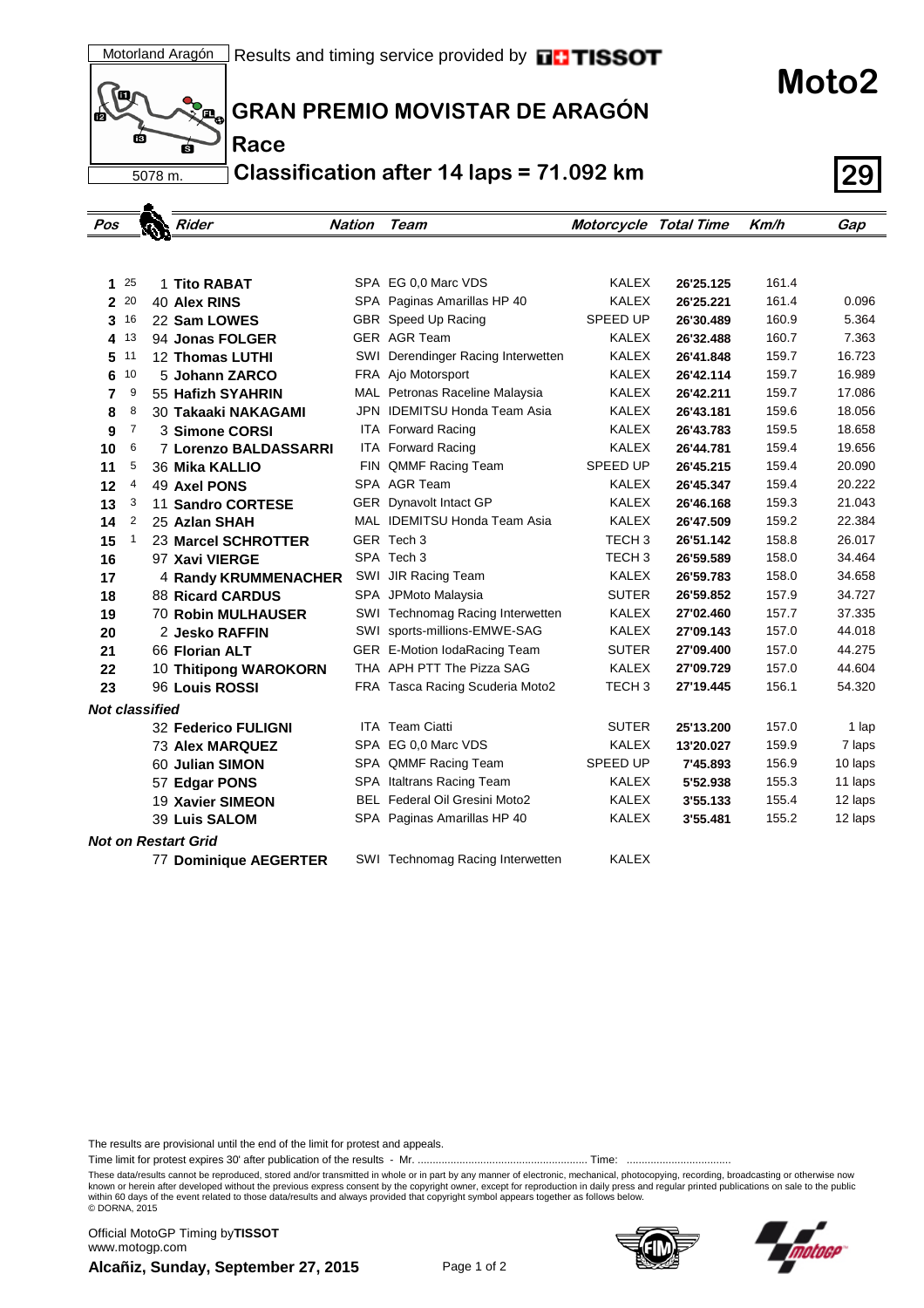**Moto2**



# **GRAN PREMIO MOVISTAR DE ARAGÓN**

**Classification after 14 laps = 71.092 km 29**

```
Pos Rider Nation Team Motorcycle Total Time Km/h Gap
```

| Race condition: Dry | Pole Position:                                 | <b>Tito RABAT</b>           | 1'52.232<br>162.8 Km/h                       |
|---------------------|------------------------------------------------|-----------------------------|----------------------------------------------|
| Air: 21°            | Fastest Lap (New record):<br>Lap <sub>13</sub> | <b>Alex RINS</b>            | 162.1 Km/h<br>1'52.767                       |
| Humidity: 57%       | Circuit Record Lap:<br>2011                    | <b>Marc MARQUEZ</b>         | 160.4 Km/h<br>1'53.956                       |
| Ground: 34°         | 2015<br>Circuit Best Lap:                      | <b>Tito RABAT</b>           | 162.8 Km/h<br>1'52.232                       |
|                     | 12:05'00                                       |                             | <b>SIGHTING LAP START</b>                    |
|                     | 12:18'00                                       |                             | <b>WARM UP LAP START</b>                     |
|                     | 12:21'15                                       |                             | <b>RACE START</b>                            |
|                     | <u>12:22'16</u>                                |                             | No jump start                                |
|                     |                                                | 12:22'55 Xavier SIMEON      | crashed out - Rider OK                       |
|                     |                                                | 12:22'55 Dominique AEGERTER | crashed out                                  |
|                     | 12:24'24                                       |                             | Red flag                                     |
|                     | 12:24'57                                       |                             | Less than three full laps completed          |
|                     | 12:25'24                                       |                             | New race will be for 14 laps                 |
|                     | 12:26'01                                       |                             | Pit lane will open at 12:30, 15 min. start p |
|                     | 12:30'00                                       |                             | <b>SIGHTING LAP START</b>                    |
|                     | 12:43'00                                       |                             | <b>WARM UP LAP START</b>                     |
|                     | 12:45'58                                       |                             | <b>RACE START</b>                            |
|                     |                                                | 12:45'59 Dominique AEGERTER | not started race re-start                    |
|                     | 12:47'07                                       |                             | No jump start                                |
|                     |                                                | 12:50'44 Luis SALOM         | crashed out - Rider OK                       |
|                     |                                                | 12:51'00 Xavier SIMEON      | crashed out - Rider OK                       |
|                     | 12:53'21                                       | Edgar PONS                  | crashed out - Rider OK                       |
|                     |                                                | 12:54'44 Julian SIMON       | crashed out - Rider OK                       |
|                     |                                                | 13:00'55 Alex MARQUEZ       | crashed out - Rider OK                       |

13:12'21 Federico FULIGNI retired

The results are provisional until the end of the limit for protest and appeals.

Time limit for protest expires 30' after publication of the results - Mr. ......................................................... Time: ...................................

These data/results cannot be reproduced, stored and/or transmitted in whole or in part by any manner of electronic, mechanical, photocopying, recording, broadcasting or otherwise now<br>known or herein after developed without within 60 days of the event related to those data/results and always provided that copyright symbol appears together as follows below. © DORNA, 2015

**Alcañiz, Sunday, September 27, 2015** Page 2 of 2 Official MotoGP Timing by **TISSOT**www.motogp.com



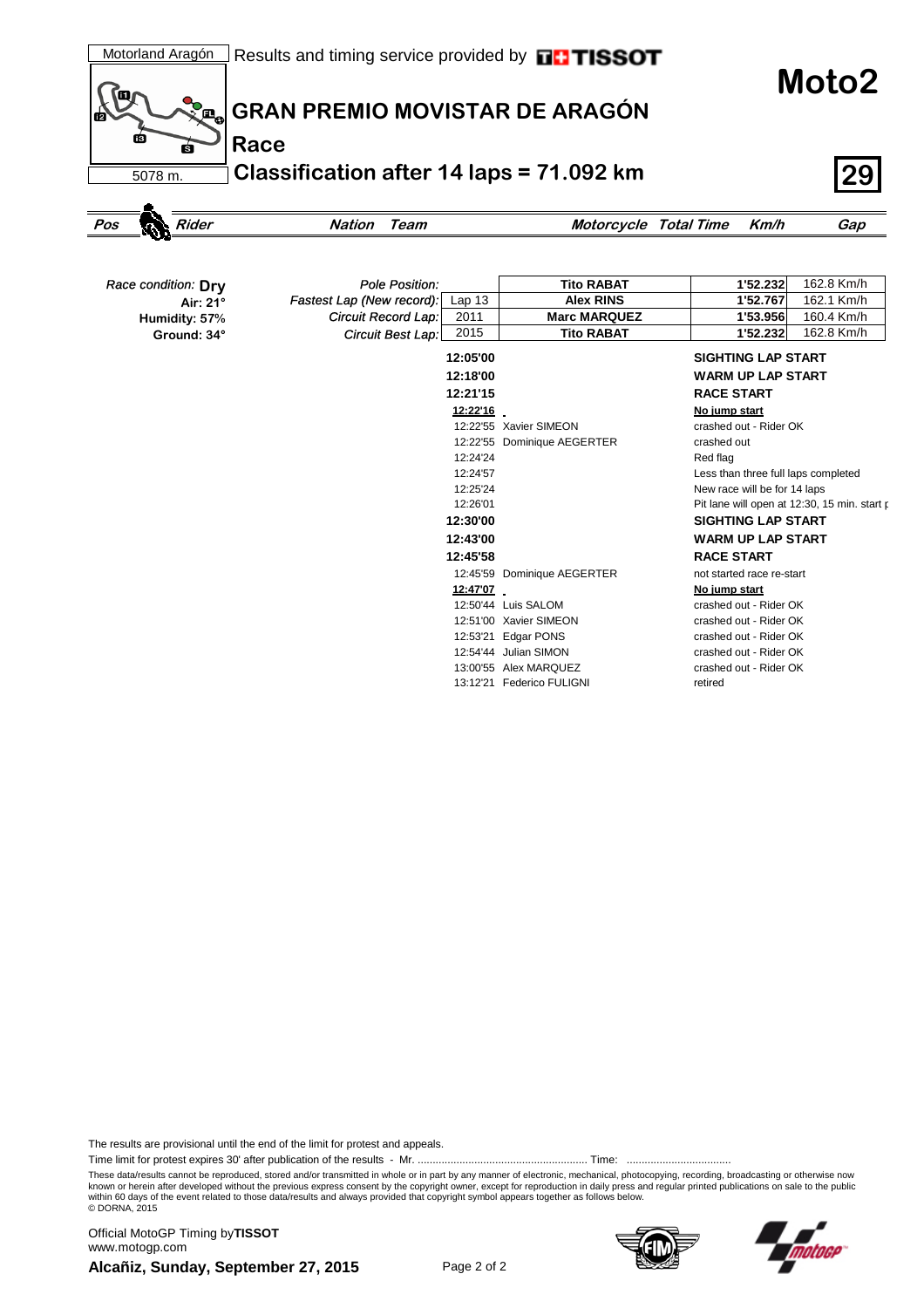



**Race**

## **GRAN PREMIO MOVISTAR DE ARAGÓN**

**Classification after 20 laps = 101.56 km 29**

| Pos            |              | Rider                  | Nation  | Team                                  | Motorcycle Total Time |           | Km/h  | Gap    |
|----------------|--------------|------------------------|---------|---------------------------------------|-----------------------|-----------|-------|--------|
|                |              |                        |         |                                       |                       |           |       |        |
|                |              |                        |         |                                       |                       |           |       |        |
| 1.             | 25           | 44 Miguel OLIVEIRA     |         | POR Red Bull KTM Ajo                  | <b>KTM</b>            | 39'54.343 | 152.6 |        |
|                | 2 20         | 9 Jorge NAVARRO        |         | SPA Estrella Galicia 0.0              | <b>HONDA</b>          | 39'54.536 | 152.6 | 0.193  |
| 3              | 16           | 5 Romano FENATI        |         | ITA SKY Racing Team VR46              | <b>KTM</b>            | 39'55.848 | 152.6 | 1.505  |
|                | 4 13         | 7 Efren VAZQUEZ        |         | SPA Leopard Racing                    | <b>HONDA</b>          | 39'56.135 | 152.5 | 1.792  |
| 5              | 11           | 65 Philipp OETTL       |         | GER Schedl GP Racing                  | <b>KTM</b>            | 39'56.809 | 152.5 | 2.466  |
| 6              | 10           | 23 Niccolò ANTONELLI   | ITA     | Ongetta-Rivacold                      | <b>HONDA</b>          | 39'59.246 | 152.3 | 4.903  |
| 7              | 9            | 88 Jorge MARTIN        |         | SPA MAPFRE Team MAHINDRA              | <b>MAHINDRA</b>       | 40'00.855 | 152.2 | 6.512  |
| 8              | 8            | 10 Alexis MASBOU       |         | FRA SAXOPRINT RTG                     | <b>HONDA</b>          | 40'10.089 | 151.7 | 15.746 |
| 9              | 7            | 16 Andrea MIGNO        |         | ITA SKY Racing Team VR46              | <b>KTM</b>            | 40'10.227 | 151.6 | 15.884 |
| 10             | 6            | 76 Hiroki ONO          |         | <b>JPN</b> Leopard Racing             | <b>HONDA</b>          | 40'10.118 | 151.7 | 15.775 |
| 11             | 5            | 21 Francesco BAGNAIA   |         | ITA MAPFRE Team MAHINDRA              | <b>MAHINDRA</b>       | 40'10.603 | 151.6 | 16.260 |
| 12             | 4            | 29 Stefano MANZI       |         | <b>ITA</b> San Carlo Team Italia      | <b>MAHINDRA</b>       | 40'10.697 | 151.6 | 16.354 |
| 13             | 3            | 6 Maria HERRERA        |         | SPA Husqvarna Factory Laglisse        | <b>HUSQVARNA</b>      | 40'11.242 | 151.6 | 16.899 |
| 14             | 2            | 84 Jakub KORNFEIL      |         | CZE Drive M7 SIC                      | <b>KTM</b>            | 40'11.192 | 151.6 | 16.849 |
| 15             | $\mathbf{1}$ | 11 Livio LOI           |         | BEL RW Racing GP                      | <b>HONDA</b>          | 40'11.468 | 151.6 | 17.125 |
| 16             |              | 24 Tatsuki SUZUKI      | JPN CIP |                                       | <b>MAHINDRA</b>       | 40'11.903 | 151.5 | 17.560 |
| 17             |              | 17 John MCPHEE         |         | <b>GBR SAXOPRINT RTG</b>              | <b>HONDA</b>          | 40'12.033 | 151.5 | 17.690 |
| 18             |              | 81 Sena YAMADA         |         | JPN Estrella Galicia 0,0              | <b>HONDA</b>          | 40'25.393 | 150.7 | 31.050 |
| 19             |              | 2 Remy GARDNER         | AUS CIP |                                       | <b>MAHINDRA</b>       | 40'25.502 | 150.7 | 31.159 |
| 20             |              | 91 Gabriel RODRIGO     |         | ARG RBA Racing Team                   | <b>KTM</b>            | 40'25.523 | 150.7 | 31.180 |
| 21             |              | 58 Juanfran GUEVARA    |         | SPA MAPFRE Team MAHINDRA              | <b>MAHINDRA</b>       | 40'25.692 | 150.7 | 31.349 |
| 22             |              | 95 Jules DANILO        |         | FRA Ongetta-Rivacold                  | <b>HONDA</b>          | 40'25.726 | 150.7 | 31.383 |
| 23             |              | 19 Alessandro TONUCCI  |         | ITA Outox Reset Drink Team            | <b>MAHINDRA</b>       | 40'26.102 | 150.7 | 31.759 |
| 24             |              | 48 Lorenzo DALLA PORTA |         | <b>ITA Husqvarna Factory Laglisse</b> | <b>HUSQVARNA</b>      | 40'38.058 | 149.9 | 43.715 |
| 25             |              | 89 Khairul Idham PAWI  |         | MAL Honda Team Asia                   | <b>HONDA</b>          | 40'42.288 | 149.7 | 47.945 |
| 26             |              | 37 Davide PIZZOLI      |         | ITA Husqvarna Factory Laglisse        | <b>HUSQVARNA</b>      | 40'42.425 | 149.6 | 48.082 |
| 27             |              | 22 Ana CARRASCO        |         | SPA RBA Racing Team                   | <b>KTM</b>            | 40'42.508 | 149.6 | 48.165 |
| Not classified |              |                        |         |                                       |                       |           |       |        |
|                |              | 41 Brad BINDER         |         | RSA Red Bull KTM Ajo                  | <b>KTM</b>            | 37'54.779 | 152.6 | 1 lap  |
|                |              | 52 Danny KENT          |         | GBR Leopard Racing                    | <b>HONDA</b>          | 37'55.076 | 152.6 | 1 lap  |
|                |              | 33 Enea BASTIANINI     |         | ITA Gresini Racing Team Moto3         | <b>HONDA</b>          | 37'55.181 | 152.6 | 1 lap  |
|                |              | 98 Karel HANIKA        |         | CZE Red Bull KTM Ajo                  | <b>KTM</b>            | 26'07.962 | 151.5 | 7 laps |
|                |              | 96 Manuel PAGLIANI     |         | <b>ITA</b> San Carlo Team Italia      | <b>MAHINDRA</b>       | 26'20.905 | 150.3 | 7 laps |
|                |              | 63 Zulfahmi KHAIRUDDIN |         | MAL Drive M7 SIC                      | <b>KTM</b>            | 26'35.954 | 148.9 | 7 laps |
|                |              | 32 Isaac VIÑALES       |         | SPA RBA Racing Team                   | <b>KTM</b>            | 24'06.866 | 151.6 | 8 laps |
|                |              | 40 Darryn BINDER       |         | RSA Outox Reset Drink Team            | <b>MAHINDRA</b>       | 24'07.287 | 151.5 | 8 laps |

### Riders #76 ONO & #84 KORNFEIL Penalized with one position due to overtake under yellow flag

The results are provisional until the end of the limit for protest and appeals.

Time limit for protest expires 30' after publication of the results - Mr. ......................................................... Time: ...................................

These data/results cannot be reproduced, stored and/or transmitted in whole or in part by any manner of electronic, mechanical, photocopying, recording, broadcasting or otherwise now<br>known or herein after developed without within 60 days of the event related to those data/results and always provided that copyright symbol appears together as follows below. © DORNA, 2015

**Alcañiz, Sunday, September 27, 2015** Official MotoGP Timing by **TISSOT**www.motogp.com



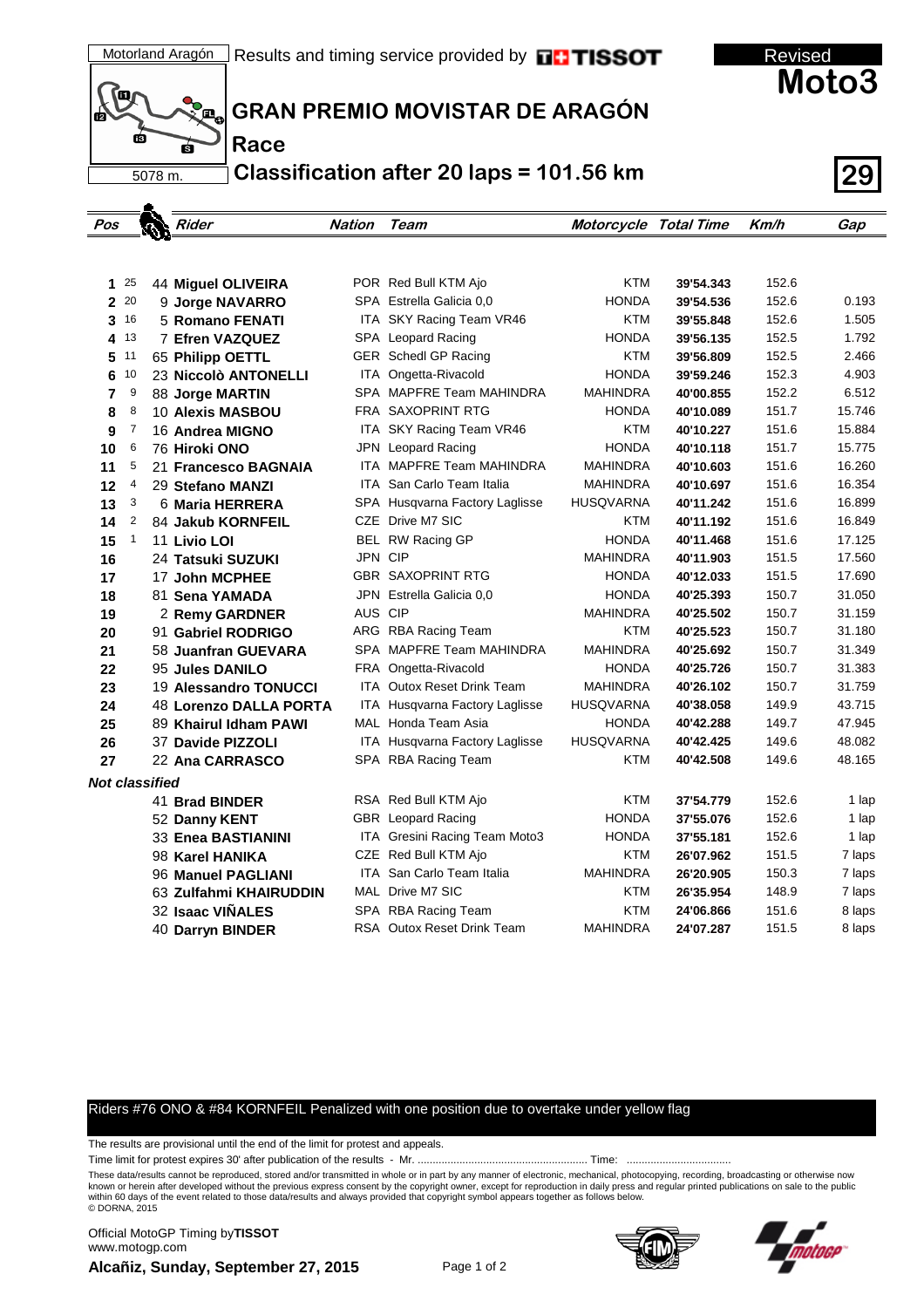

| Race condition: Dry | Pole Position:            |                   | Enea BASTIANINI              | 1'57.755                  | 155.2 Km/h |  |
|---------------------|---------------------------|-------------------|------------------------------|---------------------------|------------|--|
| Air: 16°            | Fastest Lap (New record): | Lap <sub>15</sub> | <b>Niccolò ANTONELLI</b>     | 1'58.726                  | 153.9 Km/h |  |
| Humidity: 72%       | Circuit Record Lap:       | 2013              | <b>Philipp OETTL</b>         | 1'59.681                  | 152.7 Km/h |  |
| Ground: 20°         | <b>Circuit Best Lap:</b>  | 2015              | Enea BASTIANINI              | 1'57.755                  | 155.2 Km/h |  |
|                     |                           | 10:45'00          |                              | <b>SIGHTING LAP START</b> |            |  |
|                     |                           | 10:58'00          |                              | <b>WARM UP LAP START</b>  |            |  |
|                     |                           | 11:01'29          |                              | <b>RACE START</b>         |            |  |
|                     |                           | 11:03'10          |                              | No jump start             |            |  |
|                     |                           |                   | 11:27'00 Darryn BINDER       | crashed out - Rider OK    |            |  |
|                     |                           |                   | 11:27'00 Isaac VIÑALES       | crashed out - Rider OK    |            |  |
|                     |                           |                   | 11:27'56 Karel HANIKA        | crashed out - Rider OK    |            |  |
|                     |                           |                   | 11:28'06 Zulfahmi KHAIRUDDIN | entered pits and retired  |            |  |
|                     |                           | 11:28'41          | <b>Manuel PAGLIANI</b>       | retired                   |            |  |
|                     |                           | 11:40'54          | <b>Brad BINDER</b>           | crashed out - Rider OK    |            |  |
|                     |                           |                   | 11:40'54 Enea BASTIANINI     | crashed out - Rider OK    |            |  |
|                     |                           |                   | 11:41'00 Lorenzo DALLA PORTA | crashed out - Rider OK    |            |  |
|                     |                           |                   | 11:41'10 Danny KENT          | crashed out - Rider OK    |            |  |

11:42'02 Lorenzo DALLA PORTA re-joined race

#### Riders #76 ONO & #84 KORNFEIL Penalized with one position due to overtake under yellow flag

The results are provisional until the end of the limit for protest and appeals.

Time limit for protest expires 30' after publication of the results - Mr. ......................................................... Time: ...................................

These data/results cannot be reproduced, stored and/or transmitted in whole or in part by any manner of electronic, mechanical, photocopying, recording, broadcasting or otherwise now<br>known or herein after developed without within 60 days of the event related to those data/results and always provided that copyright symbol appears together as follows below. © DORNA, 2015

**Alcañiz, Sunday, September 27, 2015** Official MotoGP Timing by **TISSOT**www.motogp.com



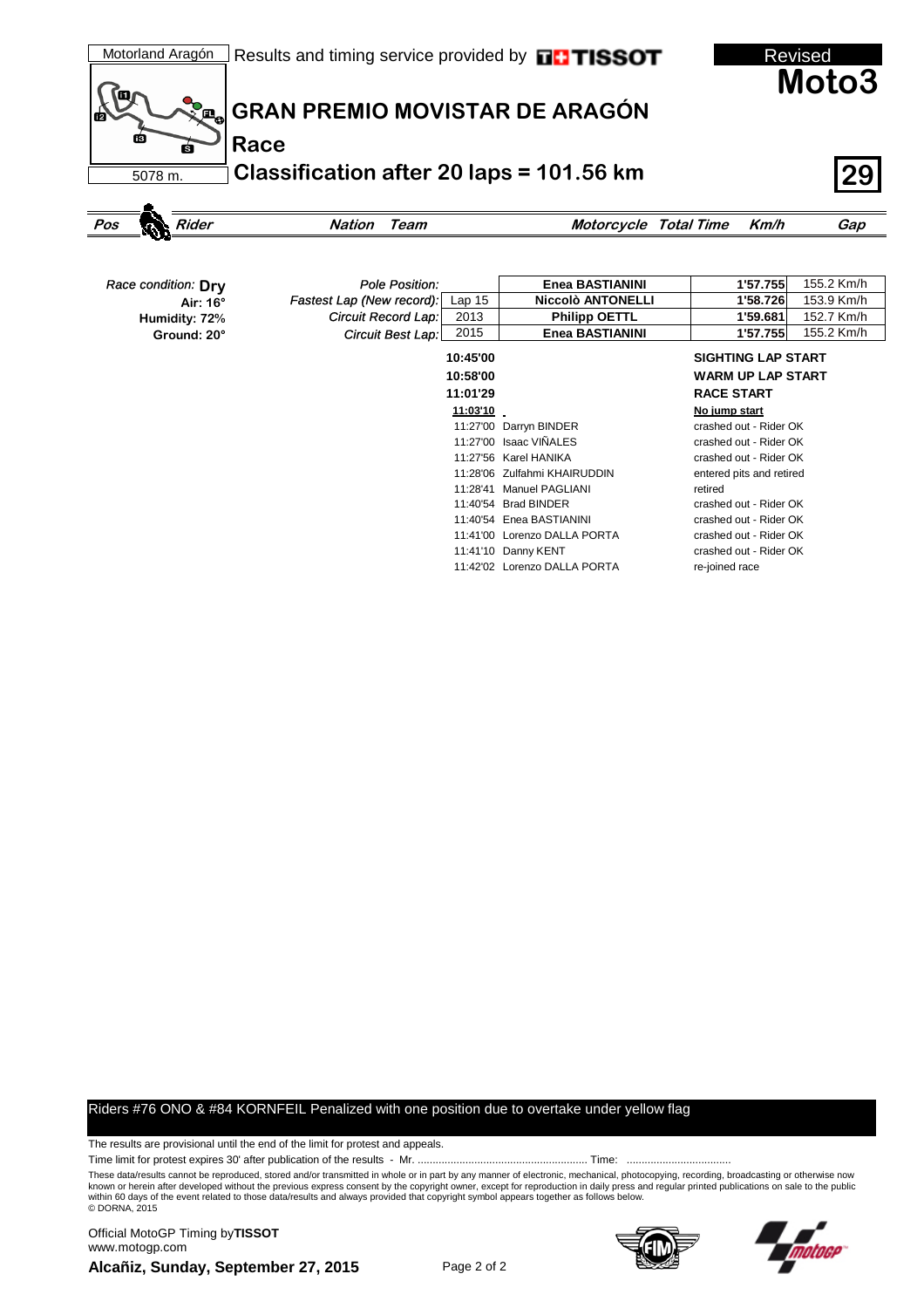**RookiesCup**



A

**GRAN PREMIO MOVISTAR DE ARAGÓN**

**Race Nr. 1**

**Classification after 8 laps = 40.624 km 20**

| Pos                   |          | $\boldsymbol{\phi}$ | $\blacktriangleright$ Rider | <b>Nation</b> | Team                            | Motorcycle Total Time |           | Km/h  | Gap    |
|-----------------------|----------|---------------------|-----------------------------|---------------|---------------------------------|-----------------------|-----------|-------|--------|
|                       |          |                     |                             |               |                                 |                       |           |       |        |
|                       |          |                     |                             |               |                                 |                       |           |       |        |
| 1                     | 25       |                     | 41 Marc GARCIA              |               | SPA Red Bull MotoGP Rookies Cup | <b>KTM</b>            | 16'23.711 | 148.6 |        |
|                       | 2 20     |                     | <b>23 Raul FERNANDEZ</b>    |               | SPA Red Bull MotoGP Rookies Cup | <b>KTM</b>            | 16'23.751 | 148.6 | 0.040  |
| 3                     | 16       |                     | 69 Rory SKINNER             |               | GBR Red Bull MotoGP Rookies Cup | <b>KTM</b>            | 16'23.825 | 148.6 | 0.114  |
|                       | 4 13     |                     | 71 Ayumu SASAKI             |               | JPN Red Bull MotoGP Rookies Cup | <b>KTM</b>            | 16'24.313 | 148.5 | 0.602  |
|                       | $5^{11}$ |                     | 19 Rufino FLORIDO           |               | SPA Red Bull MotoGP Rookies Cup | <b>KTM</b>            | 16'24.506 | 148.5 | 0.795  |
| 6                     | 10       |                     | 21 Fabio DI GIANNANTONIO    |               | ITA Red Bull MotoGP Rookies Cup | <b>KTM</b>            | 16'24.725 | 148.5 | 1.014  |
| 7                     | 9        |                     | 67 Kaito TOBA               |               | JPN Red Bull MotoGP Rookies Cup | <b>KTM</b>            | 16'24.876 | 148.4 | 1.165  |
| 8                     | 8        |                     | 96 Oscar GUTIERREZ          |               | SPA Red Bull MotoGP Rookies Cup | <b>KTM</b>            | 16'26.402 | 148.2 | 2.691  |
| 9                     | 7        |                     | 13 Martin GBELEC            |               | CZE Red Bull MotoGP Rookies Cup | <b>KTM</b>            | 16'38.112 | 146.5 | 14.401 |
| 10                    | 6        |                     | <b>4 Patrick PULKKINEN</b>  |               | FIN Red Bull MotoGP Rookies Cup | <b>KTM</b>            | 16'39.539 | 146.3 | 15.828 |
| 11                    | 5        |                     | 20 Omar BONOLI              |               | ITA Red Bull MotoGP Rookies Cup | <b>KTM</b>            | 16'40.625 | 146.1 | 16.914 |
| 12                    | 4        |                     | 27 Mattia CASADEI           |               | ITA Red Bull MotoGP Rookies Cup | <b>KTM</b>            | 16'41.733 | 145.9 | 18.022 |
| 13                    | 3        |                     | <b>44 Martin VUGRINEC</b>   |               | CRO Red Bull MotoGP Rookies Cup | <b>KTM</b>            | 16'44.080 | 145.6 | 20.369 |
| 14                    | 2        |                     | 9 Robert SCHOTMAN           |               | NED Red Bull MotoGP Rookies Cup | <b>KTM</b>            | 16'45.763 | 145.4 | 22.052 |
| 15                    | 1        |                     | <b>45 Olly SIMPSON</b>      |               | AUS Red Bull MotoGP Rookies Cup | <b>KTM</b>            | 16'46.628 | 145.2 | 22.917 |
| 16                    |          |                     | 22 Mykyta KALININ           |               | UKR Red Bull MotoGP Rookies Cup | <b>KTM</b>            | 16'54.133 | 144.2 | 30.422 |
| 17                    |          |                     | <b>76 Makar YURCHENKO</b>   |               | RUS Red Bull MotoGP Rookies Cup | <b>KTM</b>            | 16'57.679 | 143.7 | 33.968 |
| 18                    |          |                     | 16 Emanuel AGUILAR          |               | ARG Red Bull MotoGP Rookies Cup | <b>KTM</b>            | 17'07.368 | 142.3 | 43.657 |
| <b>Not classified</b> |          |                     |                             |               |                                 |                       |           |       |        |
|                       |          |                     | 37 Walid SOPPE              |               | NED Red Bull MotoGP Rookies Cup | <b>KTM</b>            | 14'32.872 | 146.6 | 1 lap  |
|                       |          |                     | 29 Gabriel HERNANDEZ        |               | USA Red Bull MotoGP Rookies Cup | <b>KTM</b>            | 12'34.307 | 145.4 | 2 laps |
|                       |          |                     | <b>Not on Restart Grid</b>  |               |                                 |                       |           |       |        |
|                       |          |                     | <b>64 Bo BENDSNEYDER</b>    |               | NED Red Bull MotoGP Rookies Cup | <b>KTM</b>            |           |       |        |
|                       |          |                     | 81 Aleix VIU                |               | SPA Red Bull MotoGP Rookies Cup | <b>KTM</b>            |           |       |        |
|                       |          |                     | 14 Bruno IERACI             |               | ITA Red Bull MotoGP Rookies Cup | <b>KTM</b>            |           |       |        |
|                       |          |                     | 99 Enzo BOULOM              |               | FRA Red Bull MotoGP Rookies Cup | <b>KTM</b>            |           |       |        |
|                       |          |                     |                             |               |                                 |                       |           |       |        |

The results are provisional until the end of the limit for protest and appeals.

Time limit for protest expires 30' after publication of the results - Mr. ......................................................... Time: ...................................

DORNA DATA PROCESSING. TIMING SERVICE DORNA DATA PROCESSING TIMING SERVICE DORNA DRA TIMING SERVICE DORNA DATA PROCESSING TIMING SERVICE DORNA DATA PROCESSING TIMING SERVICE DORNA DATA PROCESSING TIMING SERVICE DORNA DATA





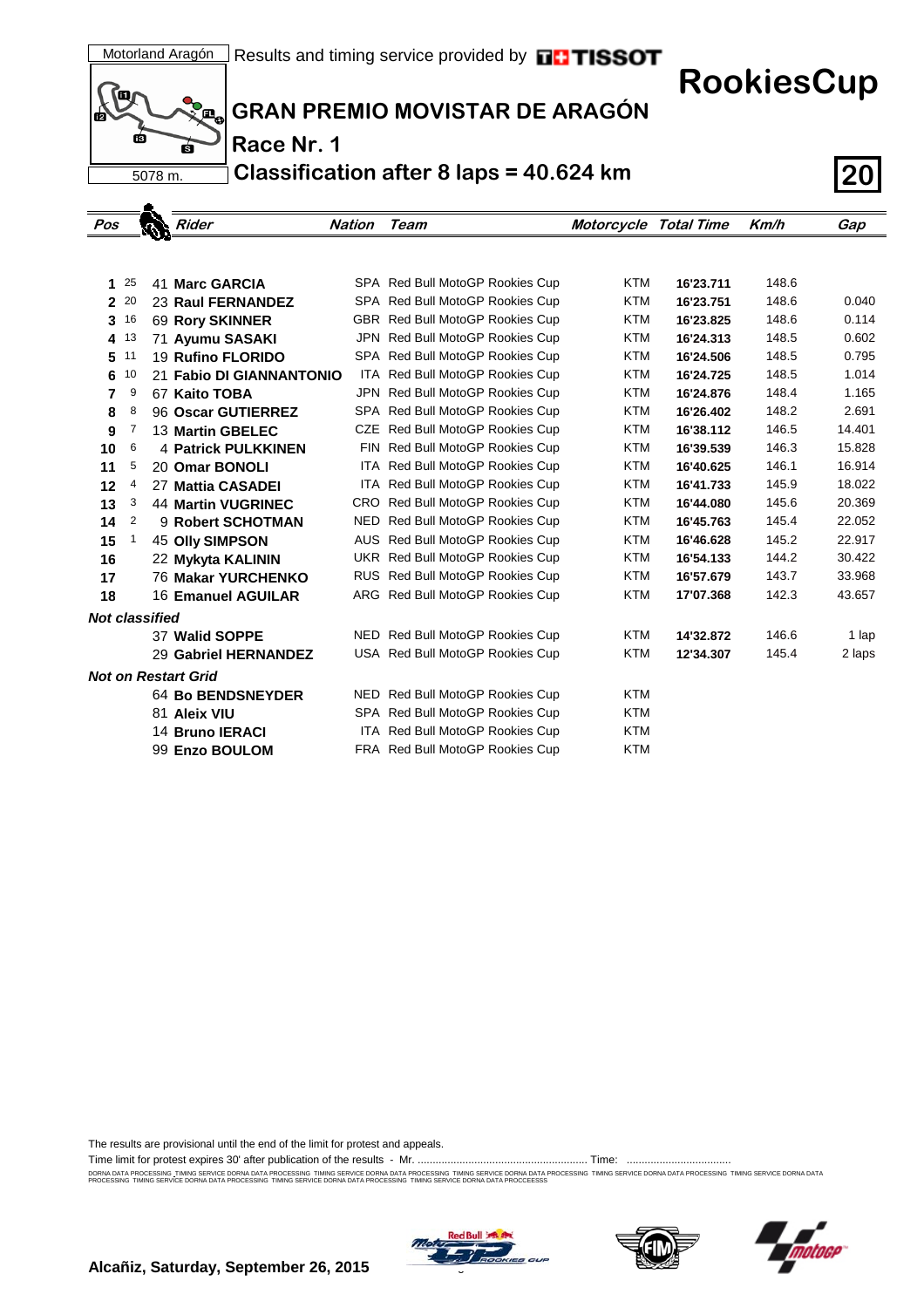

| Race condition: Dry | <b>Pole Position:</b>                         | <b>Rory SKINNER</b>        | 2'01.745<br>150.1 Km/h                      |
|---------------------|-----------------------------------------------|----------------------------|---------------------------------------------|
| Air: 26°            | Fastest Lap (New record):<br>Lap <sub>7</sub> | <b>Raul FERNANDEZ</b>      | 150.3 Km/h<br>2'01.603                      |
| Humidity: 30%       | Circuit Record Lap:<br>2014                   | <b>Bradley RAY</b>         | 149.2 Km/h<br>2'02.509                      |
| Ground: 35°         | 2015<br>Circuit Best Lap:                     | <b>Raul FERNANDEZ</b>      | 150.3 Km/h<br>2'01.603                      |
|                     | 16:15'00                                      |                            | <b>SIGHTING LAP START</b>                   |
|                     | 16:28'00                                      |                            | <b>WARM UP LAP START</b>                    |
|                     | 16:31'22                                      |                            | <b>RACE START</b>                           |
|                     | 16:32'01                                      |                            | No jump start                               |
|                     |                                               | 16:33'48 Martin VUGRINEC   | crashed out - Rider OK                      |
|                     |                                               | 16:33'48 Martin GBELEC     | crashed out - Rider OK                      |
|                     |                                               | 16:34'12 Martin VUGRINEC   | re-joined race                              |
|                     |                                               | 16:35'00 Enzo BOULOM       | crashed out - Rider OK                      |
|                     |                                               | 16:35'00 Bruno IERACI      | crashed out - Rider OK                      |
|                     |                                               | 16:35'00 Bo BENDSNEYDER    | crashed out - Rider OK                      |
|                     |                                               | 16:35'00 Aleix VIU         | crashed out - Rider OK                      |
|                     | 16:35'28                                      |                            | Red flag                                    |
|                     | 16:35'29                                      |                            | Less than three full laps completed         |
|                     | 16:36'42                                      |                            | New race will be for 8 laps                 |
|                     | 16:49'17                                      |                            | Pit lane will open at 16:55 for 10 min. sta |
|                     | 16:55'00                                      |                            | <b>SIGHTING LAP START</b>                   |
|                     | 17:03'00                                      |                            | <b>WARM UP LAP START</b>                    |
|                     | 17:06'06                                      |                            | <b>RACE START</b>                           |
|                     |                                               | 17:06'07 Bruno IERACI      | not started race re-start                   |
|                     |                                               | 17:06'07 Bo BENDSNEYDER    | not started race re-start                   |
|                     |                                               | 17:06'07 Aleix VIU         | not started race re-start                   |
|                     |                                               | 17:06'07 Enzo BOULOM       | not started race re-start                   |
|                     |                                               | 17:06'30 Olly SIMPSON      | starting from pit lane                      |
|                     | 17:07'50                                      |                            | No jump start                               |
|                     |                                               | 17:20'32 Gabriel HERNANDEZ | crashed out - Rider OK                      |
|                     |                                               | 17:22'39 Walid SOPPE       | crashed out - Rider OK                      |
|                     |                                               | 17:22'40 Makar YURCHENKO   | crashed out - Rider OK                      |
|                     |                                               | 17:22'58 Makar YURCHENKO   | re-joined race                              |

The results are provisional until the end of the limit for protest and appeals.

Time limit for protest expires 30' after publication of the results - Mr. ......................................................... Time: ...................................

DORNA DATA PROCESSING. TIMING SERVICE DORNA DATA PROCESSING TIMING SERVICE DORNA DRA TIMING SERVICE DORNA DATA PROCESSING TIMING SERVICE DORNA DATA PROCESSING TIMING SERVICE DORNA DATA PROCESSING TIMING SERVICE DORNA DATA